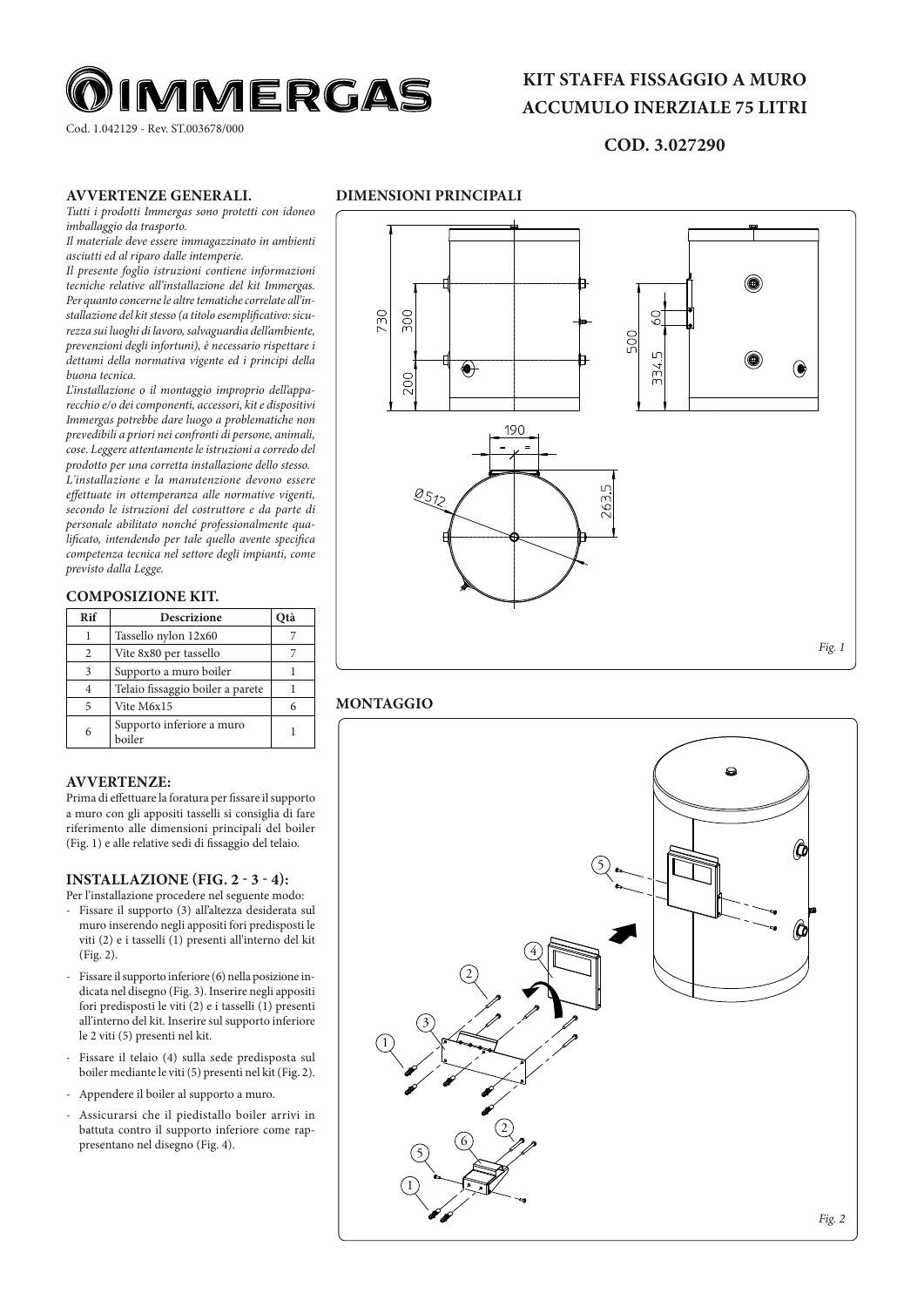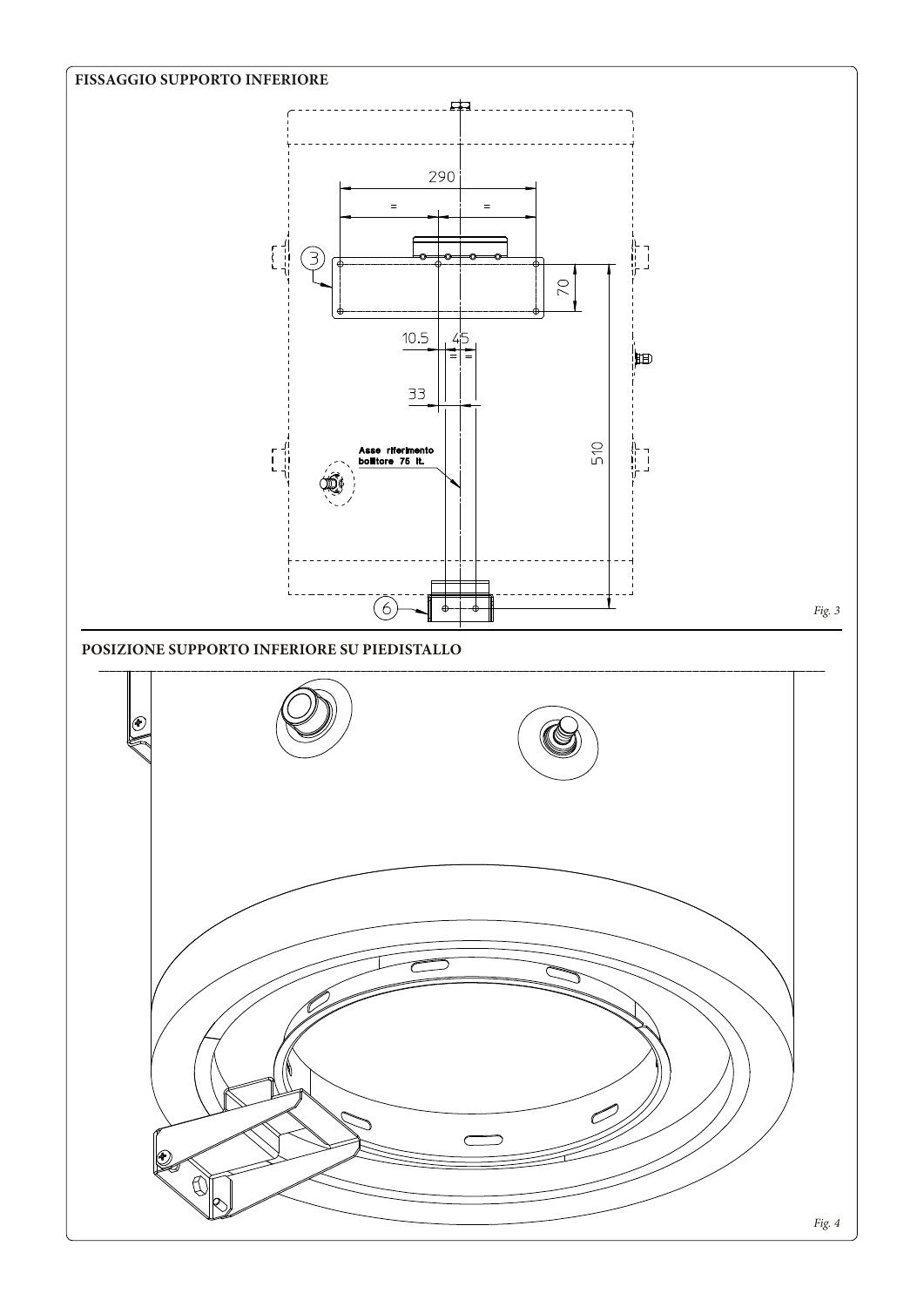

Code 1.042129 - Rev. ST.003678/000

# **BRACKET KIT FOR WALL MOUNTING INERTIAL STORAGE TANK 75 LITRES**

## **CODE 3.027290**

## **MAIN DIMENSIONS**

### **GENERAL WARNINGS.**

*All Immergas products are protected with suitable transport packaging.* 

*The material must be stored in a dry place protected from the weather.*

*This instruction manual provides technical information for installing the Immergas kit. As for the other issues related to kit installation (e.g. safety in the workplace, environmental protection, accident prevention), it is necessary to comply with the provisions specified in the regulations in force and with the principles of good practice.*

*Improper installation or assembly of the Immergas appliance and/or components, accessories, kits and devices can cause unexpected problems for people, animals and objects. Read the instructions provided with the product carefully to ensure proper installation. Installation and maintenance must be performed in* 

*compliance with the regulations in force, according to the manufacturer's instructions and by professionally qualified staff, meaning staff with specific technical skills in the plant sector, as envisioned by the law.* 

### **KIT COMPOSITION.**

| Ref.               | Description                          | Otv |
|--------------------|--------------------------------------|-----|
|                    | Nylon dowel 12x60                    |     |
| $\mathfrak{D}_{1}$ | Screw 8x80 for dowel                 |     |
| 3                  | Wall-mounted boiler support          |     |
|                    | Frame for wall mounting boiler       |     |
| 5                  | Screws M6x15                         | 6   |
| 6                  | Lower wall-mounted boiler<br>support |     |

### **WARNINGS:**

Before making the holes to mount the bracket to the wall with the dowels supplied, we recommend referring to the main boiler dimensions (Fig. 1) and to the related fixing seats of the frame.

#### **INSTALLATION (FIG. 2 - 3 - 4):**

To install proceed as follows:

- Fasten the mount (3) at the height desired on the wall inserting the screws in the specific holes prepared for the screws (2) and the dowels (1) inside the kit (Fig. 2).
- Fasten the lower support (6) in the position shown in the drawing (Fig. 3). Insert the screws (2) and the dowels (1), present inside the kit, into the specific holes. Insert the 2 screws (5) present inside the kit on the lower support.
- Fasten the frame (4) on the prepared seat on the boiler using the screws (5) inside the kit (Fig. 2).
- Hang the boiler to the bracket on the wall.
- Make sure that the boiler pedestal comes into contact with the lower support as shown in the drawing (Fig. 4).



### **ASSEMBLY**